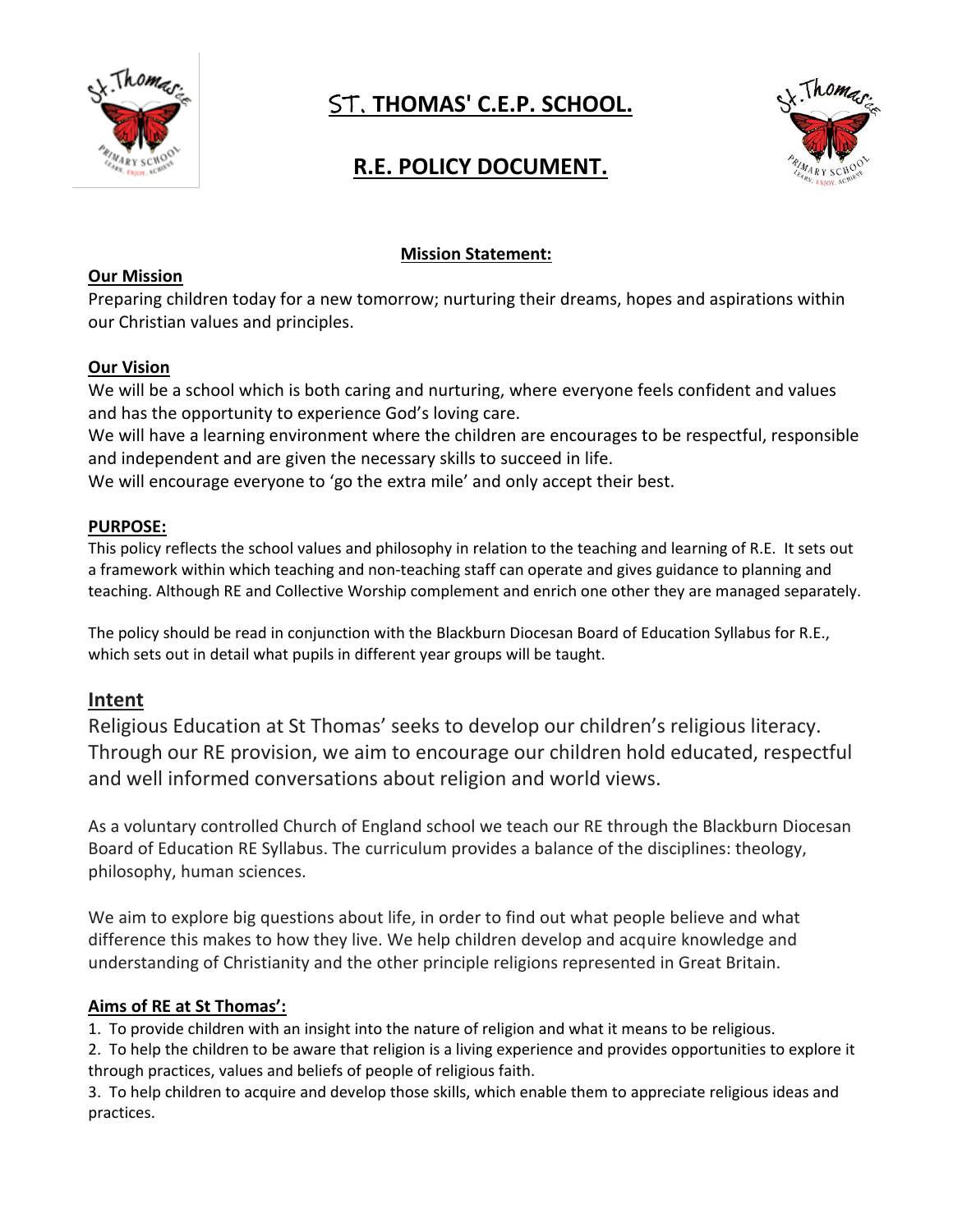4. To encourage the children to express their own views without fear of ridicule or unimportance.

5. To make available factual information about religion.

6. To encourage attitudes of openness and sensitivity towards people whose religious beliefs and customs may be different from their own.

7. To help children develop personal moral values, respect for religious values and tolerance of other races, religions and ways of life.

8. To help children to understand the world in which they live and the inter-dependence of individuals, groups and nations.

9. To help children to identify those areas of human life and experience in which religion plays a significant part.

10. To work in conjunction with other areas of the curriculum i.e. moral, P.S.H.E. and Citizenship to contribute towards the children's moral and social development.

#### **AUDIENCE:**

This document is intended for:

- a) all teaching staff
- b) all staff with classroom responsibilities
- c) school governors
- d) parents/carers
- e) inspection teams

#### **SUBJECT:**

R.E. is a compulsory subject with in the Curriculum.

These aims are consistent with our school philosophy and take account of the LEA Curriculum Policy. The subject comprises Units of Study corresponding to the different ages of the children and follows the Blackburn Diocesan Syllabus.

In accordance with the Blackburn Diocesan RE falls into two main categories:

- Learning about religion and human experience
- Learning from religion and human experience

The Governors recognise:

a) their responsibility for providing denominational R.E. at the request of parents

b) the right of parents to withdraw children from this subject

c) that no teacher can be required to teach R.E.

#### **CURRICULUM AND SCHOOL ORGANISATION:**

In order to achieve these aims R.E. may be organised into:

- a) units
- b) topics
- c) discrete subject study
- d) integrated with other subjects where appropriate
- e) themed days
- f) visits/ visitors

Within the Scheme of Work, learning activities are sequenced to ensure progression and taught through the most appropriate means, which may include:

a) direct teaching

b) providing pupils with real experience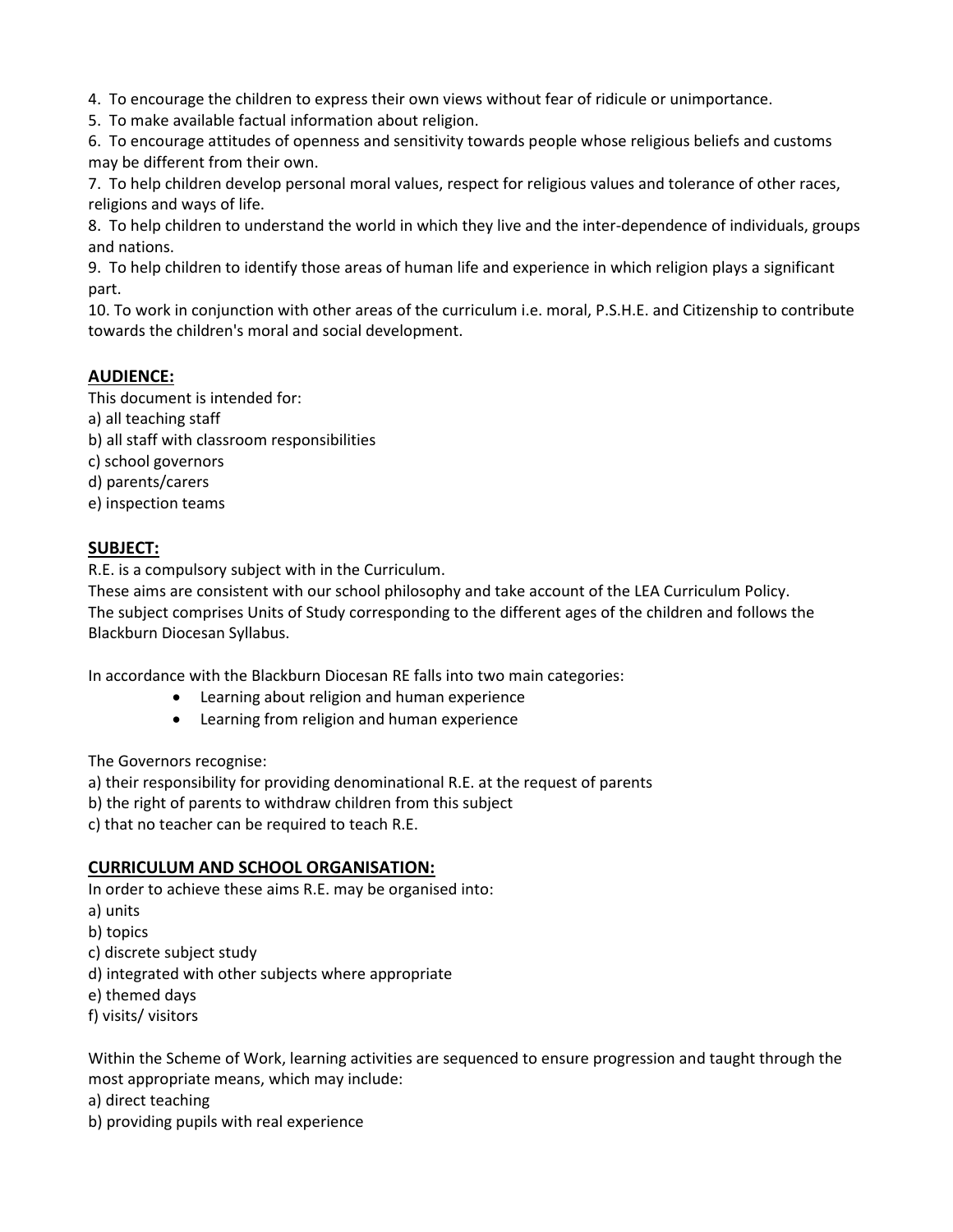c) teacher prepared materials

d) practical tasks for pupils

e) use of published materials

f) other resources - CORE materials, videos, specialist visitors, the school and its locality etc.

g) educational visits - to a variety of places of worship e.g. St. Thomas' with St.Jude's Church, a Mosque, and the Cathedral etc.

Subject planning and evaluation is: a) at class level b) between classes in a Key Stage c) at whole school level when required by legislation, as need arises (as identified for School Development Plan).

The curriculum has been devised to take account of:

- a) individual pupils
- b) groups of pupils according to age
- c) year groups
- d) faith communities within the local population

and timetabled to ensure RE is taught weekly throughout the school year.

R.E. teaching is planned so that the teaching time allocated throughout the school allows for cross-curricular elements and equates to at least 1 hour per week throughout KS1 and 2.

#### **RE in the Early Years**

RE is taught as part of Understanding the World within the Early Years Foundation Stage and will link to other areas of learning development including Communication and Language, and PSED. Learning will be assessed according the Early Learning Goals. For further information see the EYFS policy.

## **PLANNING:**

Planning is used to:

a) set clear achievable goals

b) ensure work is matched to pupils experience, interests, ability and culture.

c) ensure progression, continuity and subject coverage throughout the school

Curriculum planning is reviewed regularly (half termly) by class teachers and subject leader. The planning format used consists of:

- a) Long Term Plans whole school coverage
- b) Medium term plans
- c) Short Term Plans to enable differentiation, challenge and organisation of key resources.

Planning is the responsibility of:

a) individual teachers

b) groups of teachers with i) classes of the same age

ii) in a Key Stage

iii) class teachers and support staff supported by the curriculum co-ordinator

as part of whole school planning.

#### **Assessment**

Formative assessment is used by teachers throughout each session to identify children's progress, or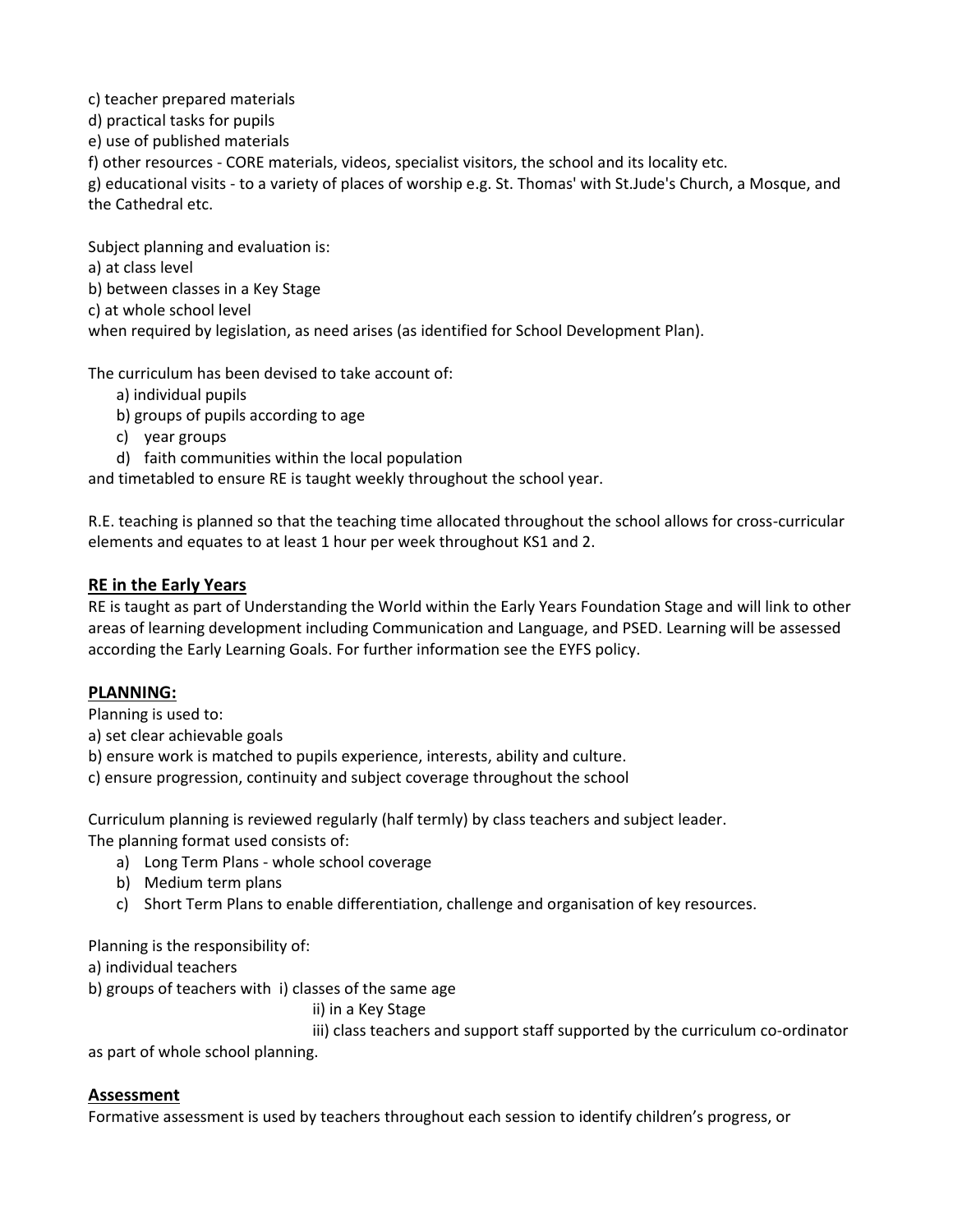misconceptions, difficulties and also determine what each child has learned and what should be the next stage in his/her learning. The ongoing assessment should inform the teacher target children who are underachieving and those children who are working at greater depth in this subject. As part of school policy each teacher will ensure all children take part in pre task and a post task for each RE unit to enable them to judge where the children are at the beginning of the topic and what the children have achieved at the end of the topic. In light of reviewing our school's assessment procedures we are currently piloting the RAG rating for end of unit assessment for RE. This assessment take place at the end of each unit and will be based on children's work, class Big Books, children's comments, observations, evaluations and explanations as well as teacher assessment. Pupil achievement will be recorded in the whole class word document.

## **CLASS ORGANISATION AND TEACHING STYLE:**

Within classes pupils may be taught, at various times as individuals, as a whole class, in ability, mixed ability, paired or friendship groups, according to the learning task.

Cross-curricular links are a strength in RE. They include:

Collective Worship, English, Mathematics, Geography, History, Art, D.T. Jigsaw, Music and computing. Class teachers identify and request the necessary and appropriate resources via the co-ordinator.

#### **CO-ORDINATOR ROLE:**

The role of the teacher co-ordinator is described in the relevant job description. **The subject has a named co-ordinator– Ms Ayub**

In planning the co-ordinator will:

- a) support teachers in the planning, delivery, evaluation and review cycle
- b) develop policy and schemes of work with staff.

To fulfil this role the co-ordinator will, when appropriate:

- a) lead staff meetings.
- b) plan/lead I.N.S.E.T. activities
- c) provide consultancy/advice
- d) teach alongside colleagues
- e) order all resources
- f) co-ordinate staff requests for resources
- g) monitor and maintain, with colleagues, the condition and availability of resources.

To enable the co-ordinator to monitor and evaluate this subject she will have the opportunities, when appropriate, for: -

- a) reviewing teachers' plans
- b) attending teacher planning sessions
- c) working alongside colleagues in the classroom
- d) leading curriculum review meetings
- e) designing and carrying out specific evaluation
- f) end of unit assessments

To ensure the professional development of the co-ordinator opportunities will be given for working with other age groups in school, or visit other schools as appropriate. The co-ordinator will be encouraged to undertake personal reading and will have access to both in-house and external I.N.S.E.T.

## **Health and Safety Considerations**